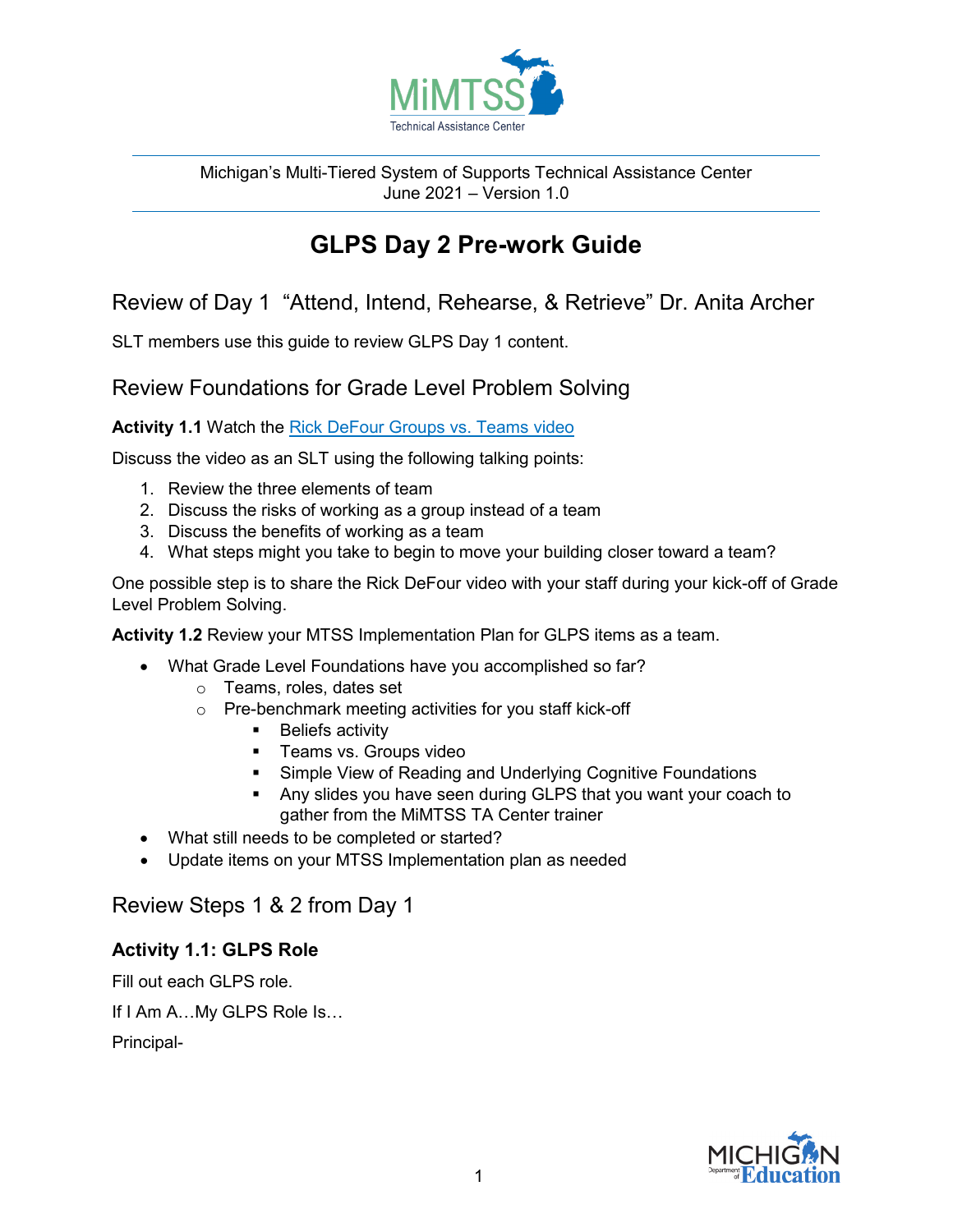Classroom Teacher-

Grade Level Facilitator-

Reading Specialist-

Resource Room Teacher-

### **Activity 1.2: How Often do we Meet?**

- 1. To review benchmark data
- 2. To review the action plan & revisit Instructional Plan for Tier 1 instruction
- 3. Challenge Item: To evaluate & adjust the GLPS Instructional Plan

## GLPS Process

On Day 1 we covered Problem Identification, Problem Analysis and Plan Development. We practiced completing Steps 1-2 using 2<sup>nd</sup> grade data. Review your We Do Data Set from Day 1. We will continue to use this Data set to practice Plan Development and then move on to Plan Implementation & Evaluation. By doing a quick refresher of the Data Set it will help us to move into Day 2 content quicker. Answering the questions below may help you to recall the  $2<sup>nd</sup>$  grade data.

- 1. What do we know about the overall Composite Score? What does it tell us about Tier 1 instruction?
- 2. What big ideas of reading do we need to focus on with this grade level? Why? When should they have "mastered those skills?"
- 3. What is this team's plan for curriculum, instruction, engagement?

#### Answers:

- Composite score is the general health of the overall reader
	- 80% or less At/Above Benchmark may mean we need to adjust our Tier 1 instruction
- $2<sup>nd</sup>$  Grade Basic Phonics is the focus
	- **End of 1st grade is when Basic Phonics should have been "Mastered"**
- Decoding routine (including PA warmup) daily with verbal responses